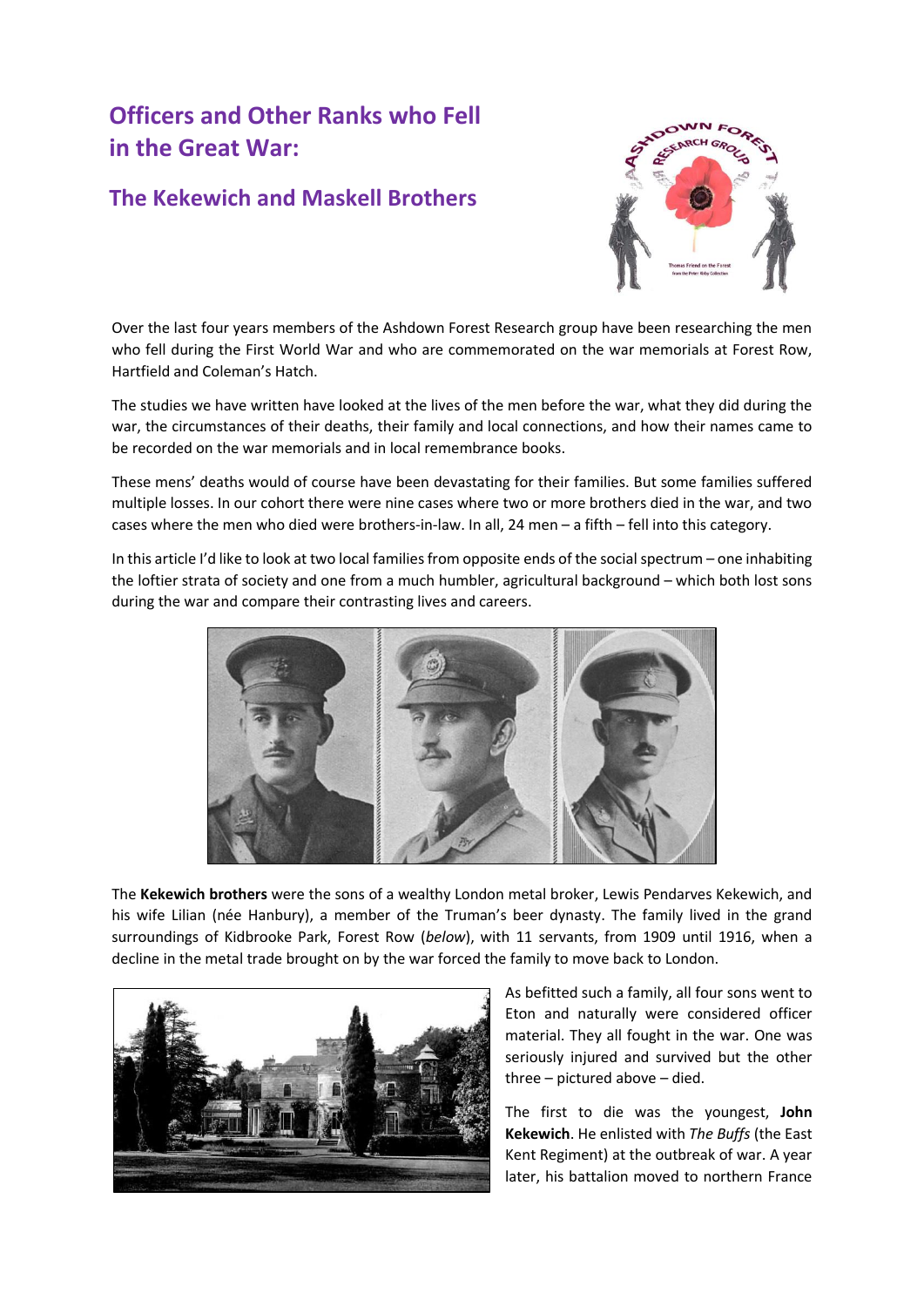where John, now a captain, lost his life in 1915 leading an assault during the Battle of Loos, the first largescale British offensive of the war. He and his men had been pinned down by heavy shelling and machine gun fire. He was left wounded in No Man's Land, refusing assistance from his men because it would be too dangerous to rescue him. In the 55 minute advance, 24 officers and 610 other ranks were lost; just one officer survived. John's body was never found. He was 24.

The next brother to die, **George Kekewich**, was a metal merchant who was admired in Forest Row as the village scoutmaster. He enlisted with the City of London Yeomanry, nicknamed *The Rough Riders*. He served in Egypt, defending the Suez canal and patrolling the railway in the Sinai peninsula, Gallipoli and Palestine where, now a captain, he died of wounds on 28 October 1917 following an onslaught by Turkish soldiers. He was 28 and was buried at Beersheba military cemetery.

The last to die was the eldest. **Hanbury Kekewich**, also a metal merchant, joined the Sussex Yeomanry before the war as a second lieutenant. During the war he served in Gallipoli and in Egypt, defending the Suez canal. By 1917, recently married with a newly born daughter, he was a captain and second-in-command of a battalion in Palestine. On 6 November he led his company of about 600 men in an attack on Turkish lines in defence of Gaza. They came under heavy fire and he died with 125 others. So, nine days after his brother George had died, he too was killed in action in Palestine. Hanbury was 32. Like his brother, he was buried at Beersheba.

The **Maskell family**, by contrast, came from a much humbler background. Their father, Henry, was a farm labourer who had married in Wadhurst in 1880 and his wife, Naomi, eventually bore him thirteen children – though, unfortunately, three had died by the time of the 1911 census. They moved from place to place across Sussex – from Wadhurst to Heathfield, Mayfield and finally Hartfield – as Henry sought work, and their children were born in these different places. Two of their sons – who all served as privates in the army – were to die on the Western Front in close proximity to each other and in a short space of time.

**George Maskell**, born in Heathfield in 1882, was the second-born son. He was an unmarried former farm labourer turned miller who lived with his parents at Hartfield. Having enlisted at Tunbridge Wells in the Royal Sussex Regiment he joined the 9<sup>th</sup> battalion and in August 1914 sailed to France with the British Expeditionary Force. Just over a year later he was killed during the Battle of Loos. He fell, aged 33, on 25 September 1915 – just a day before John Kekewich lost his life in the same battle. Like John, his body was never found. Both their names are recorded on the war memorial at Loos.



*Forest Row War Memorial*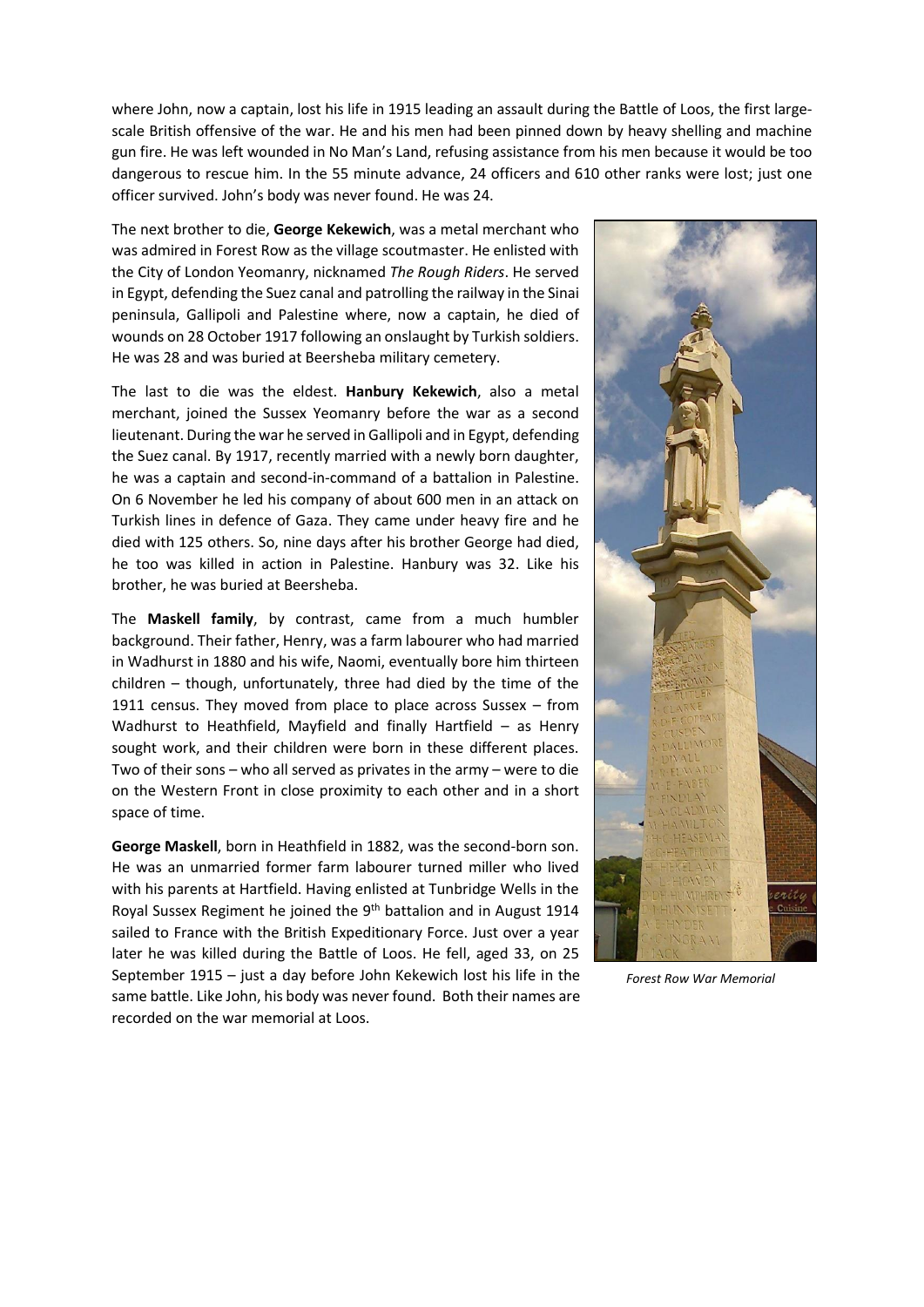The second brother to lose his life, **Mark Maskell** (*pictured right*) was born in Mayfield in 1888. A farm labourer, he enlisted at Dover and joined the Northamptonshire Regiment. He was killed in action on the Somme on 10 November 1916. Mark was 29. Like George his body was never found, and he is commemorated on the Thiepval Memorial.







There is a strong contrast in how these two sets of brothers are remembered in memorials and rolls of honour. The names of the Kekewich brothers are found inscribed on the face of Forest Row's war memorial, but they appear on numerous other memorials as well. George Kekewich is remembered in a grandiose memorial to the City of London Yeomanry at St. Bartholomew's, Smithfield (*above*), on the Lord's Cricket Ground Roll of Honour (the brothers were members of the MCC), on the Eton College war memorial and on Hove Library's World War I memorial. Hanbury and John are similarly remembered. The plaque shown below is dedicated to the memory of the three brothers at St. Martin's Church, Exminster, Devon, where the family's ancestral estate lay. Besides these memorials there are many documents available to